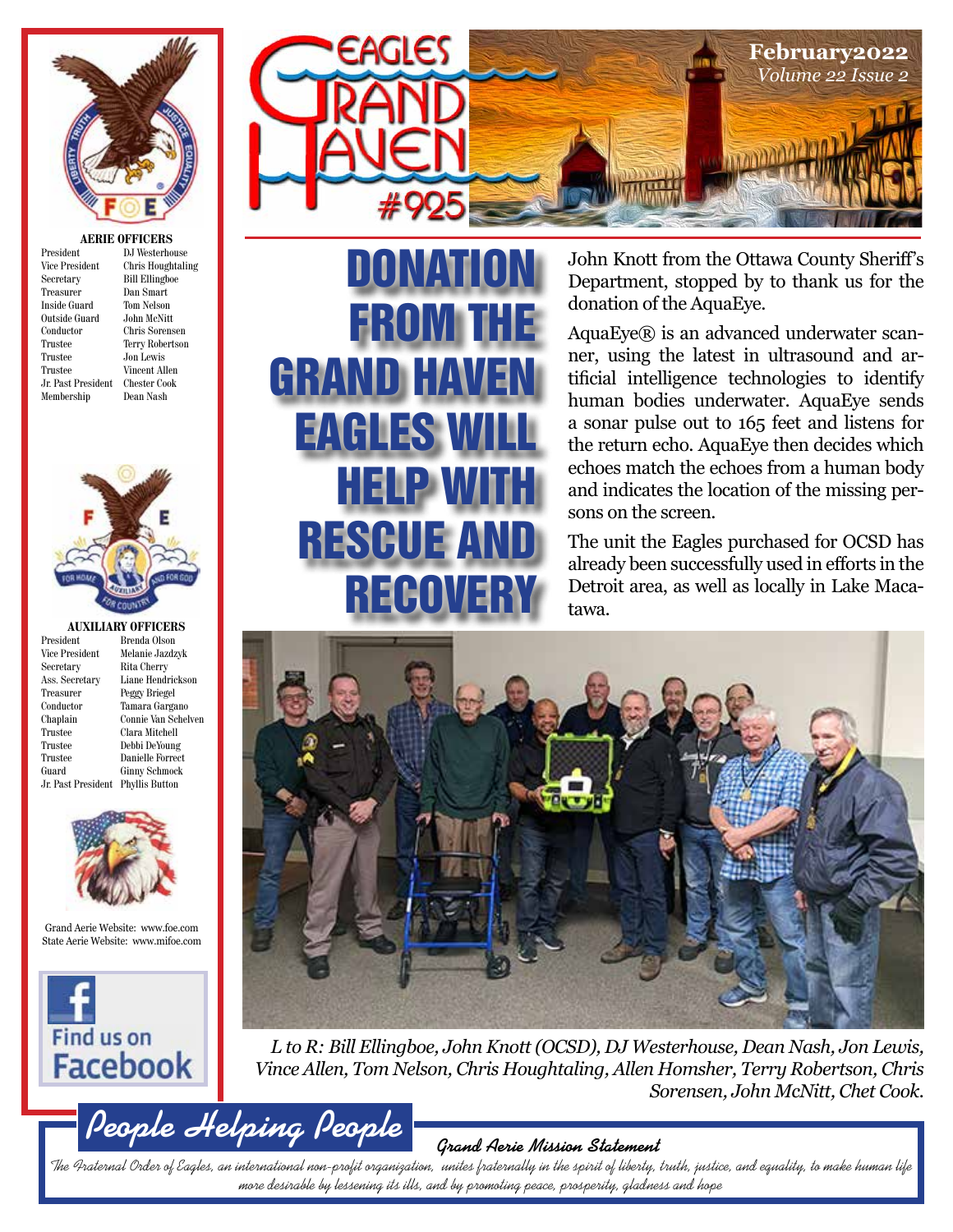### **Worthy President News**

Dear Brothers & Sisters -

Hello everyone, hope this finds all of you well and things are good. We are looking forward to Fish Fry Fridays in February, and we still need at least one more FRY TEAM. Please see Terry Robertson for more info. It is a lot of fun! We are also looking for a couple of trustee positions to fill and a Chaplain as well. If interested please see me. The first Comedy Night went very well and it was a great show! Our next Comedy Night happens on February 12th; a great way to beat the winter blues! February 5th is our next Euchre Tournament, play starts promptly at 1 PM, so get there a little early to sign in. Sorry to say, but our Annual Beer & Wine Tasting could not take place in January, but the good news is that the event has been rescheduled for April 23rd, so mark those calendars! The proceeds will go to the Lighthouse Conservancy. Lots of live music scheduled for the month, and with the Queen of Hearts Jackpot growing, lots of good reasons to stop by your Eagles #925. Thank you to all the volunteers for all that you do, as it is not possible without of the help.

> Thank you, DJ Westerhouse, Worthy President

#### **Worthy Secretary News**

Fellow Eagles,

Happy February. Even though this month is significantly shorter than all others, we've managed to pack in a full slate of entertainment to get you through the cold!

Please join me in welcoming our new members, re-enrolls, and transfers: Scott Barron, Richard Behm, Bill Burk, Marc Burns, Dave Howell, Robert Hutchinson, Scott Jenkins, Eric Kuhn, Kevin Mclaughlin, Woody Presley, Tom Reinhardt, Niko Rottschafer,

Zbigniew Smolenski, Dane Chittenden, Louis Frickman,Cody Haan, Steve Johnson

We're happy to have been able to make the following charitable donations in January:

Purchase, Kentucky Eagles: \$1,000 to assist with disaster relief following December's tornado damage in the community

FOE 925 Men's Indoor Soccer Team Sponsorship: \$500

Brian Sprague (9 Yr) **Aerie members lost in 2021**

Fred Shear (7 Yr.) Darrel Myers (4 Yr) Fred McKissack (25 Yr) Paul Huber (6 Yr) Raymond Spangler (43 Yr) Keith DeVos (46 Yr) Alvin Christensen  $(53 Yr)$ Dennis Carter (21 Yr) Scott Duga (12- Yr) John Gary (4 Yr) Kirt Snoek (14 Yr) Ken Mulder (5 Yr) Daniel Haynes (16 Yr) Robert LaLonde (4 Yr) Robert Lintjer (30 Yr) James Vandermolen (50 Yr) Steven Gardner (2 Yr) Clifton Grandy (25 Yr) Frank Parcheta (80 Yr)

Bill Ellingboe II Worthy Secretary

#### **Auxiliary News**

#### Hello Ladies!!

Please help me in welcoming our new and re-enrolled members for January: Janis K Calanchi, Nadia Boytsova, Lori Brokema, Samanthat Covington, Susie Damore, Ashlie Eslick, Kim Hersrud, Tammy Morgan, Kelly Raggl, Monica Reyes, Lori R. Striker and Jen Wachter.

Auxiliary is hosting the Fish Fry on February 4th. Please stop down and enjoy a great fish dinner and support our Charity fund that helps many local, state and national charities. We constantly review charities to assist in fundraising efforts for our community.

Moving forward, our dues proration is changing. The Auxiliary voted on January 25th that the new proration will be. June through November will be required to pay full dues of \$25 and December through May the proration amount will be \$15. At the end of our fiscal year the Auxiliary pays to the Grand Aerie and State Auxiliary a total of \$15 per member. So, collecting the minimum of \$15 covers these fees.

I would also like to take a moment to recognize Auxiliary members that left us in 2021. We pray that the Lord comforts these families in difficult times as memories still live on. Share stories with each other and celebrate these wonderful women. Thank you to Majorie Velik, Anthonia Prelesnik, Sandra Hubner, Sharon Messenger you all will be missed. Please forgive me if I have missed anyone and feel free to contact me if I have.

> Stay Safe, & Warm!!! Rita Cherry, Auxiliary Secretary Brenda Olson, Auxiliary President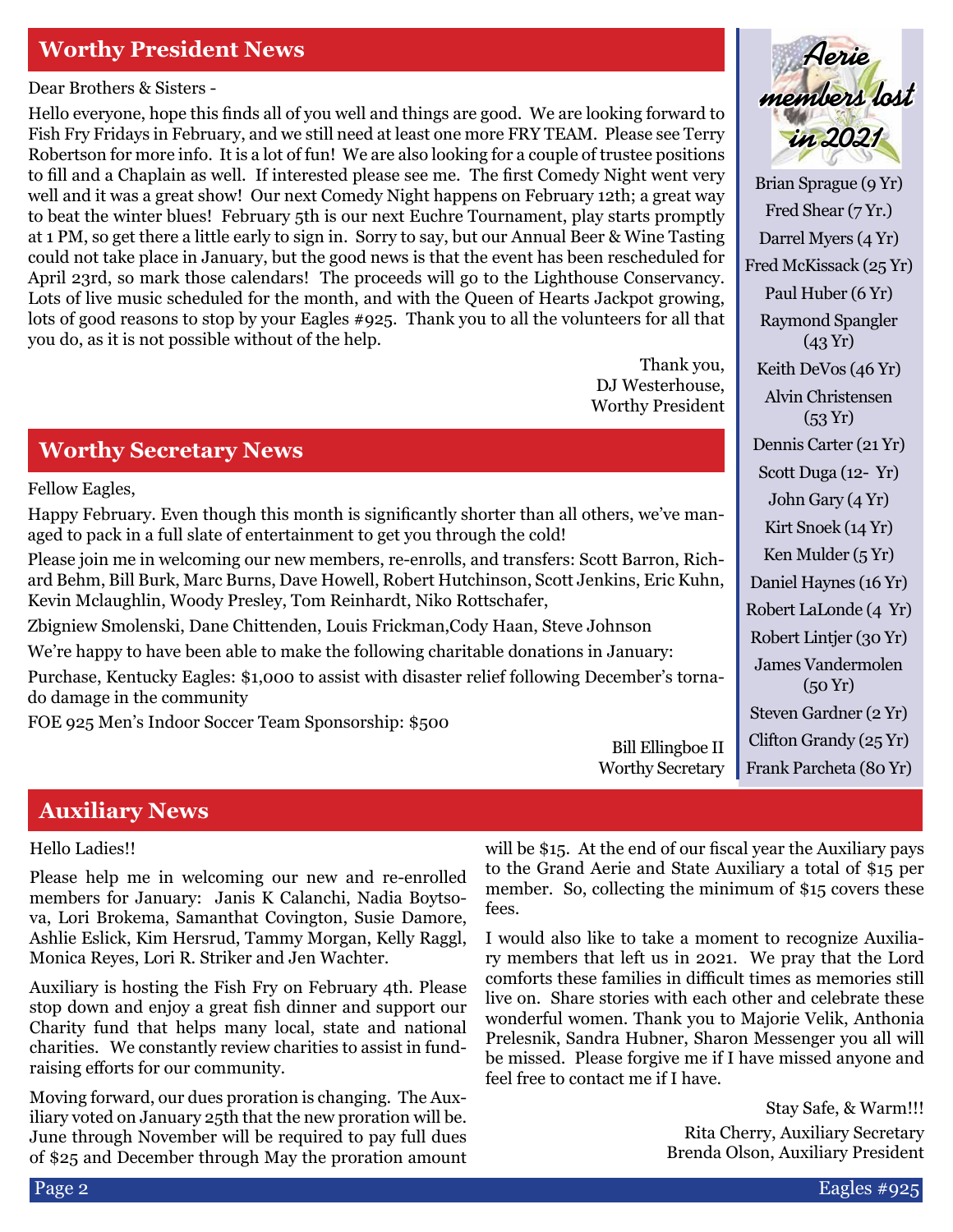